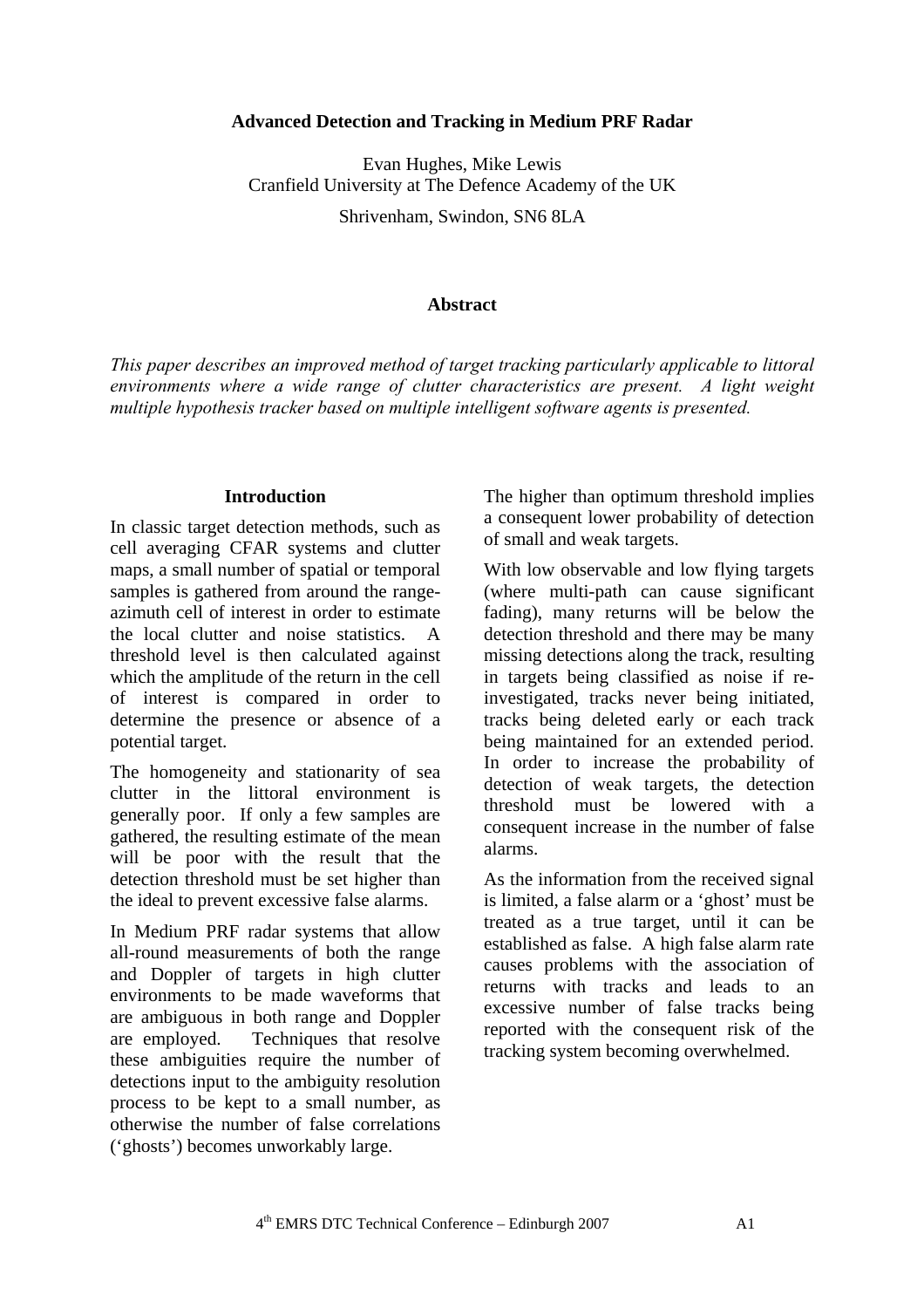## **The Agent Based CFAR System**

To overcome the problems described above a novel self-organising system based on the use of multiple intelligent software agents (MISA) has been developed and is an improved version of the system described in [1]. The agent based CFAR reacts to features in the environment according to simple rules and modifies the areas over which the statistics gathering processes are performed accordingly such that the spatiotemporal data gathering is more effective since the statistics are gathered over regions of homogenous clutter [ 2].

The CFAR is coupled to an agent-based pre-tracker which allows a depressed threshold to be used and therefore lowobservable targets to be detected and tracked in a complex littoral environment whilst also extracting information on the location of fixed targets etc.

## **The Spatio-Temporal CFAR**

The Temporal, or *T*, Level cells are arranged as elements of a range-azimuth map. Each cell contains two identical IIR filters that perform temporal integration of the amplitudes and their squares of successive target returns from the point represented by the co-ordinates. The IIR filter that calculates the mean is described by the following recurrence relationship

$$
T_{\mu}(R,\theta,t) = \frac{0.9T_{\mu}(R,\theta,t-1) + I(R,\theta,t)}{1+0.9}
$$
 W

here  $T_{\mu}(R,\theta,t)$  is the temporal mean at each range, azimuth and time,  $I(R, \theta, t)$  is the new raw input data. The filters produce the sum of exponentially decaying contributions from previous radar returns.

A similar filter sums the squares of the input voltages thus the variance (and therefore standard deviation) may be estimated as  $T_{\sigma}(R, \theta, t) - T_{\mu}(R, \theta, t)^2$ .

The range-azimuth cells are also part of the Spatial layer the purpose of which is to perform a spatial integration across regions of homogenous clutter. A means of adapting the regions over which spatial integration is performed is incorporated within the layer.

Each range-azimuth cell has 4 intelligent agents around its borders, the bridging or *B* agents, shared with its neighbours, as shown in Figure 1. The *B* agents prevent the spatial integration from being disturbed by fixed targets. Each *B* agent monitors the  $T_{\mu}(R,\theta,t)$  and  $T_{\sigma}(R,\theta,t)$  values of the cells on either side of it, and if either  $T_{\mu}(R,\theta t)$  or  $T_{\sigma}(R, \theta, t)$  are consistently different, it switches to a blocking state and prevents spatial integration occurring across the boundary.

The state of the *B* agents surrounding each range-azimuth cell can also be used to infer which range-azimuth cells may be fixed targets or other discontinuities such as harbour walls, coastline etc.

A threshold is calculated based on the temporally-spatially gated data and used to threshold the input data in the central cell*.* To prevent moving targets from disrupting the mean and standard deviations, target detections are censored by preventing *T* level updates for any cells in which detections have been made.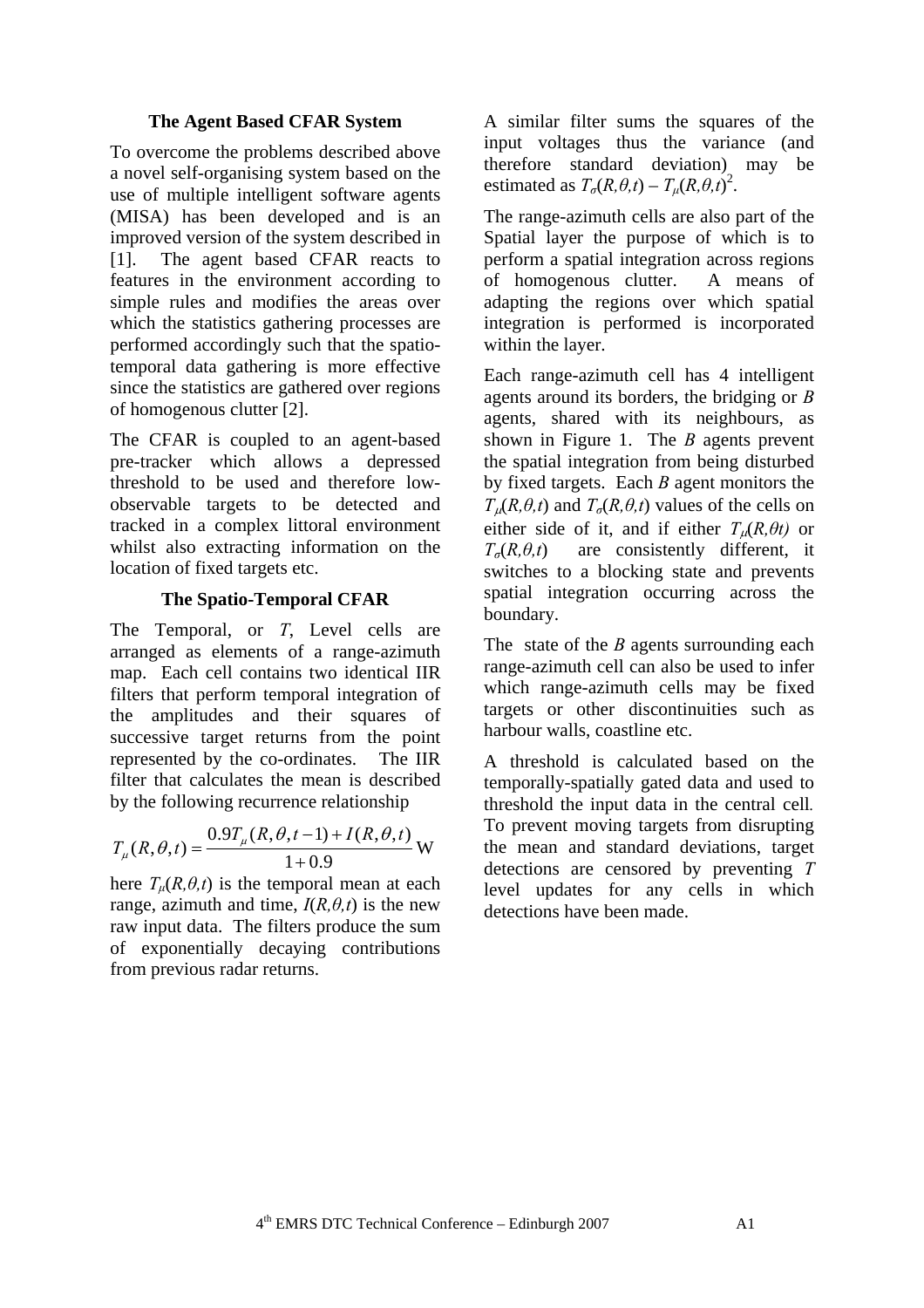

**Figure 2: Layout of cells and agents** 

The controlled spatial integration allows more samples to be gathered and more stable and accurate estimates of mean and variance to be obtained with edges in the scene preserved as sharp discontinuities. This process allows accurate thresholds to be determined to within a few cells of features within the environment.

The edge preserving nature appears similar to filtering methods such as Beltrami flow, or median fitting, but importantly also provides temporal integration and exploits the temporal division also in identifying edges in the scene.

### **False Track Reduction**

In MPRF radar systems range ambiguity means that for each range measurement along an azimuth spoke there are multiple potential targets at ranges, *Rn* , given by the expression

$$
R_n = nR^n + \Delta R, n \in \{0, 1, \dots
$$

where  $R^u$  is the maximum unambiguous range of the radar, in range bins, at the PRF in use and ∆*R* is the range as measured by the radar.

It is normal to employ several PRIs in order to resolve the ambiguities, thus the potential target ranges for the *i*<sup>th</sup> PRI form a set of feasible solutions

$$
\left\{R_0^{(i)},...,R_N^{(i)}\right\} = \bigcup_{n=0}^N \left\{nR_i^u + \Delta R_i\right\}
$$

Since the set represents the set of feasible solutions for *R* it follows from the uniqueness property of the Chinese Remainder Theorem that the true target range *R* is the intersection of the sets of feasible solutions

$$
\left\{R\right\} = \bigcap_{i=1}^{M} \left\{R_0^{(i)}, ..., R_N^{(i)}\right\}
$$

This may also be represented by a Venn Diagram [3].

## **The Resolution of Ambiguities in the Presence of Multiple Targets**

In the case of *T* targets on the same azimuth then *T* returns will be taken in each PRF. For the individual targets, *t*, the set of feasible ranges,  $\{R_t\}$ , is

$$
\{R_t^{(i)}\} = \bigcup_{n=0}^N \{nR_i^u + \Delta R_t^{(i)}\}
$$

For two targets and two PRIs there are four sets of congruencies to be solved and the First Chinese Remainder Theorem guarantees a solution to all these systems. It is thus not possible to determine unambiguously the range of two targets using only two PRIs.

Since the members of the solution set are simple combinations it is easy to show that the cardinality of the solution set is  $T^M$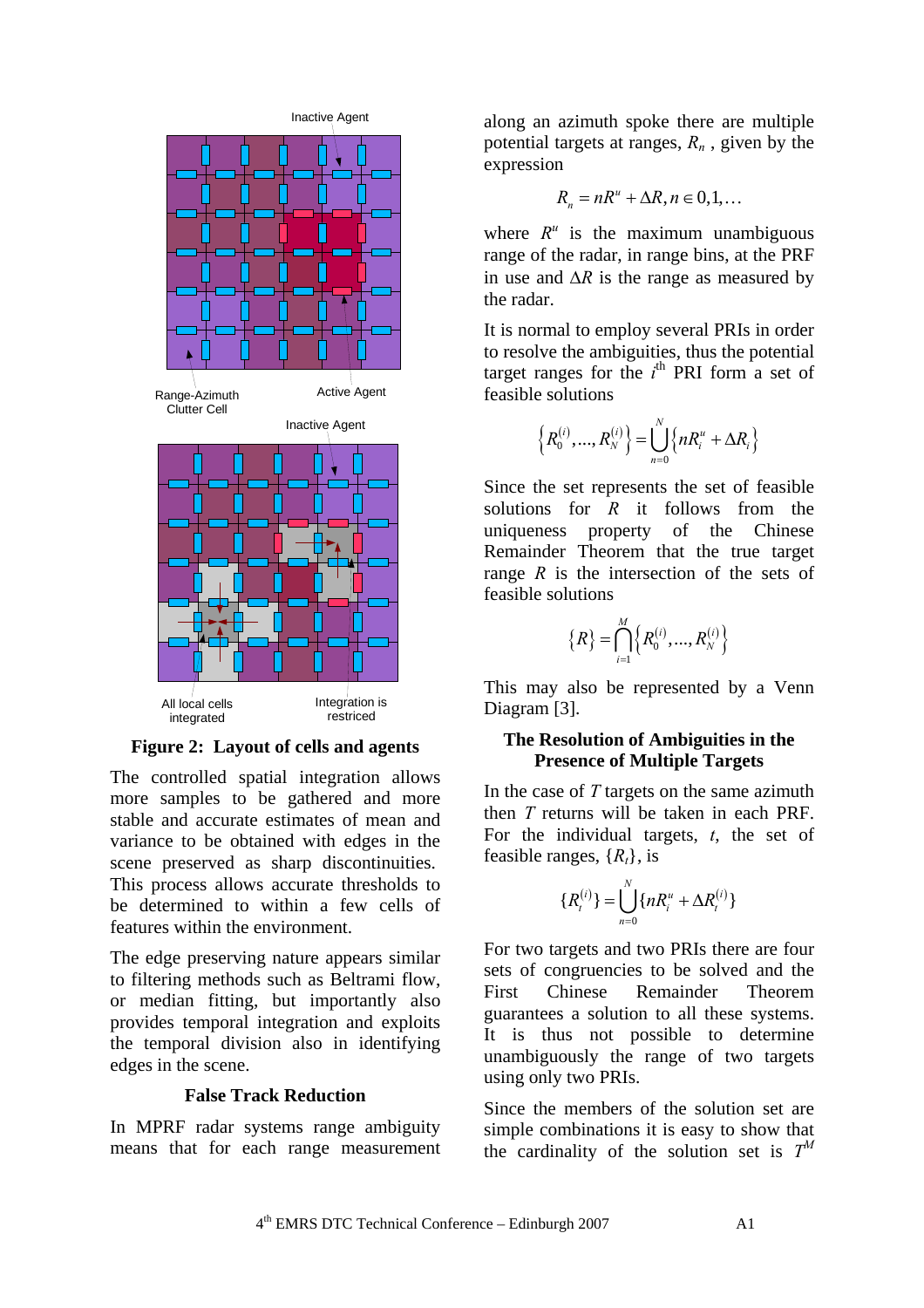where *M* is the number of PRIs and *T* is the number of targets.

Since there are *T* true targets the number of ghosts is found by subtraction

$$
T^M - T = T(T^{M-1} - 1)
$$

The number of ghosts generated per scan is invariant and is a function of the number of targets on the same azimuth at any one time.

Given a set of PRIs, a reasonable estimate for the expected number of ghosts in the region of interest can be calculated (ignoring the possibility of ghost targets falling on top of each other). If the chosen PRI set results in an unambiguous range-Doppler region with on average *K* range-Doppler cells, and the region of interest has on average *Q* repeats of the unambiguous region, then an approximation to the probability of ghosts in an *M* of *N* system, where *M* out of *N* PRIs are required to be coincident can be made.

Assuming that there are *T* targets in the unambiguous region, and that in the *Q* repeats of the first PRI/PRF, images of all the targets are present without overlap, then in the second PRI/PRF, the probability of any one target cell overlaying a used cell in the first PRI/PRF is approximately *Q*/*K*. Once an overlap has occurred, subsequent PRIs have a probability of achieving an overlap of 1/*K* (there no longer being a free choice of *Q* ambiguous regions).

Thus an approximation for the expected number of ghosts in the region of interest, given a probability of detection of 100% is

$$
E_G \approx \left( T^M - T \left( \frac{M_{-2} C_{N-2} \left( \frac{Q}{K} \right) \left( \frac{1}{K} \right)^{M-2} \left( 1 - \frac{1}{K} \right)^{N-M} \right) + \sum_{i=M-1}^{N-2} {}_{i} C_{N-2} \left( \frac{1}{K} \right) \left( 1 - \frac{1}{K} \right)^{N-i-2} \right)
$$

For a typical airborne fire control system with a 3 of 8 schedule, with *K*=2000 and *Q*=100, with *T*=8 targets,  $E_G=3$  ghosts. With  $T=10$ ,  $E_G=19$  ghosts and with  $T=14$ ,  $E$ <sup> $G=280$ </sup> ghosts.

It is clear that the number of ghosts likely to be present increases very rapidly with only a small increase in the number of strong targets present.

# **Decorrelation of Ghost Tracks**



# **Figure 2. Ghost Tracks from 10 Targets with ambiguities resolved using two PRIs**

Figure 2 shows the range-time plot from 10 targets viewed with a 2 PRI system. The targets are: two closing targets with equal velocities; four opening targets with equal velocities; three closing targets with differing velocities and one stationary target. The PRIs are such that the ambiguity is five times in range.

Severe ambiguity can clearly be observed and as all the ghosts are strong, it is very difficult to determine which tracks are from the real targets. As the probability of detection is 100%, some of the ghost tracks can be identified as they have brief breaks and can be dismissed, but this is a special case. In general, with targets in close formation, the ghosts will appear to move in a very 'target-like' manner.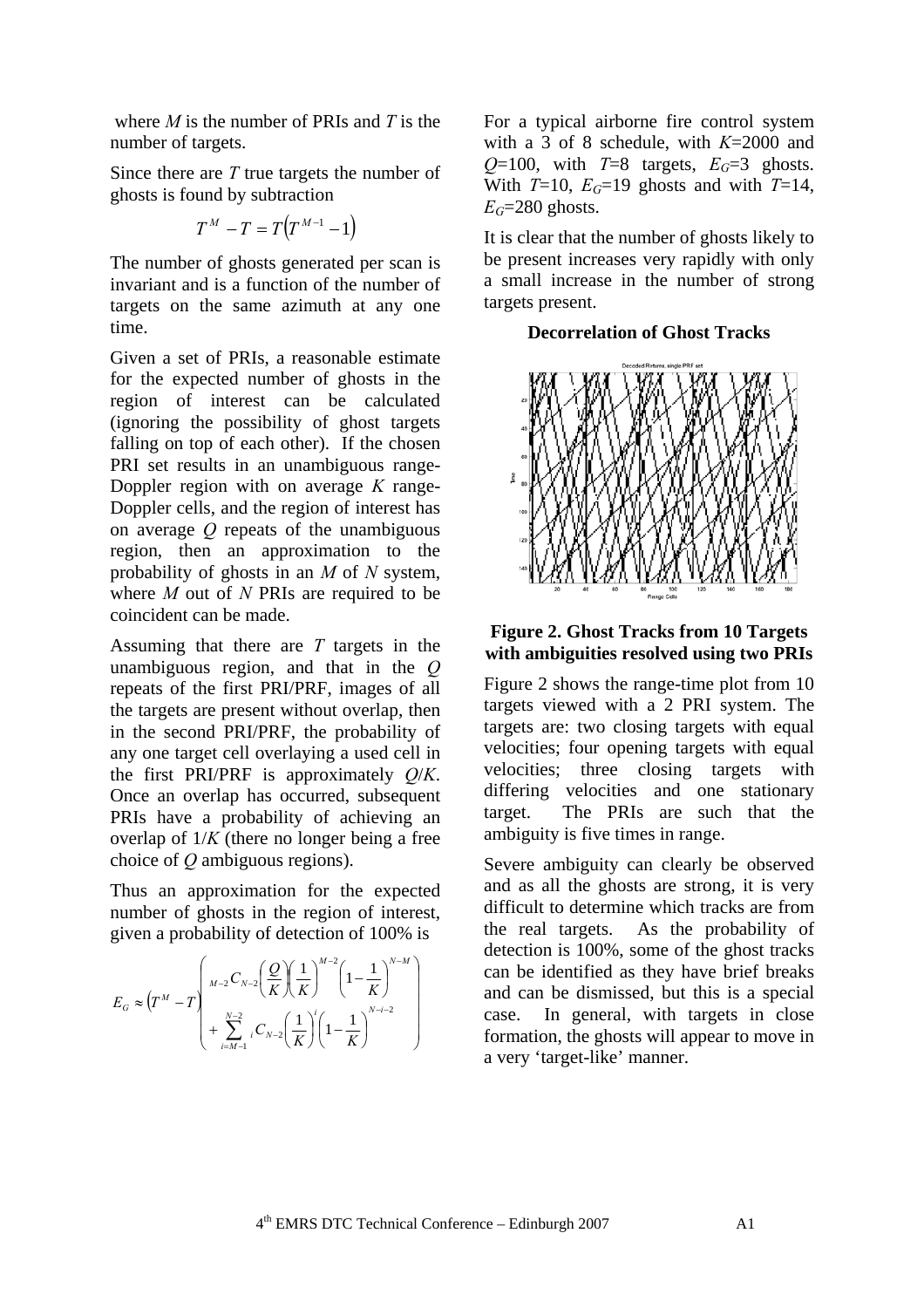

 **Figure 3. Effect of Scan to Scan PRF Change** 

fragments caused by ghosting. Although approximately the same number of ghosts is present, they occur in a different location for each PRI set, therefore the effect of the PRI changes has been to decorrelate the ghost tracks. shows the effect of changing the PRI set on a scan to scan basis. Five sets of two PRIs were cycled through. The true tracks are clearly visible against a background of track fragments caused by ghosting. Although approximately the same number of ghosts is present, they occur in a different location for each PRI set, therefore the effect of the PRI changes has been to decorrelate the ghost tracks.

Inspection indicates a clear set of true target tracks and suggests that a high score would be achieved on such SIAP metrics as accuracy, completeness, continuity and clarity. Unfortunately, the ghost returns must still be handled by the tracker, and so a tracking system that can handle a very high false alarm rate must be used.

## **Track Formation by 'Prediction on Demand'**

The high level of false alarms and 'ghosts' presents a particular problem for the subsequent tracker as the information from the received signal is limited, a false alarm or a 'ghost' must be treated as a true target with the consequence that an excessive number of track hypotheses are generated.

Common trackers use predictive techniques such as the Kalman filter to associate new detections with existing tracks. Since a prediction has to be made for every hypothesis the computation load is high but the association rate is low since there are fewer detections than hypotheses.

The track association method used is based on retrodiction which on closer examination can be seen to be 'prediction on demand'.

## **Potential Track Formation, Intelligent Agents**

The Intelligent Agent subsystem is a light weight multiple hypothesis tracker that assembles track fragments according to heuristic rules.

Intelligent agents are formed with each agent being associated with a target return. When an Intelligent Agent is created, it strives to form links with existing Intelligent Agents that represent *virtual*  tracks within the multi-agent system.

The 'Agent is a detection' approach allows many track hypotheses to be formed for each return and many tracks could pass through each Intelligent Agent.

Hypothesis formation is conducted in a number of stages. Each new detection agent searches its immediate area to find any track fragments that are within a feasible distance to it based on knowledge of the apparent velocity from the change in distance with time.

Having found loose associations of detections and track hypotheses these loose associations are tested to determine if the speed and direction changes represented by the new detection are within the feasible region for that hypothesis. Explicit forward prediction of likely positions is not used, only reverse checks on link and agent feasibility are performed. The calculation of the feasible or reachable set for association of agents to allow links to be formed whilst keeping processing to an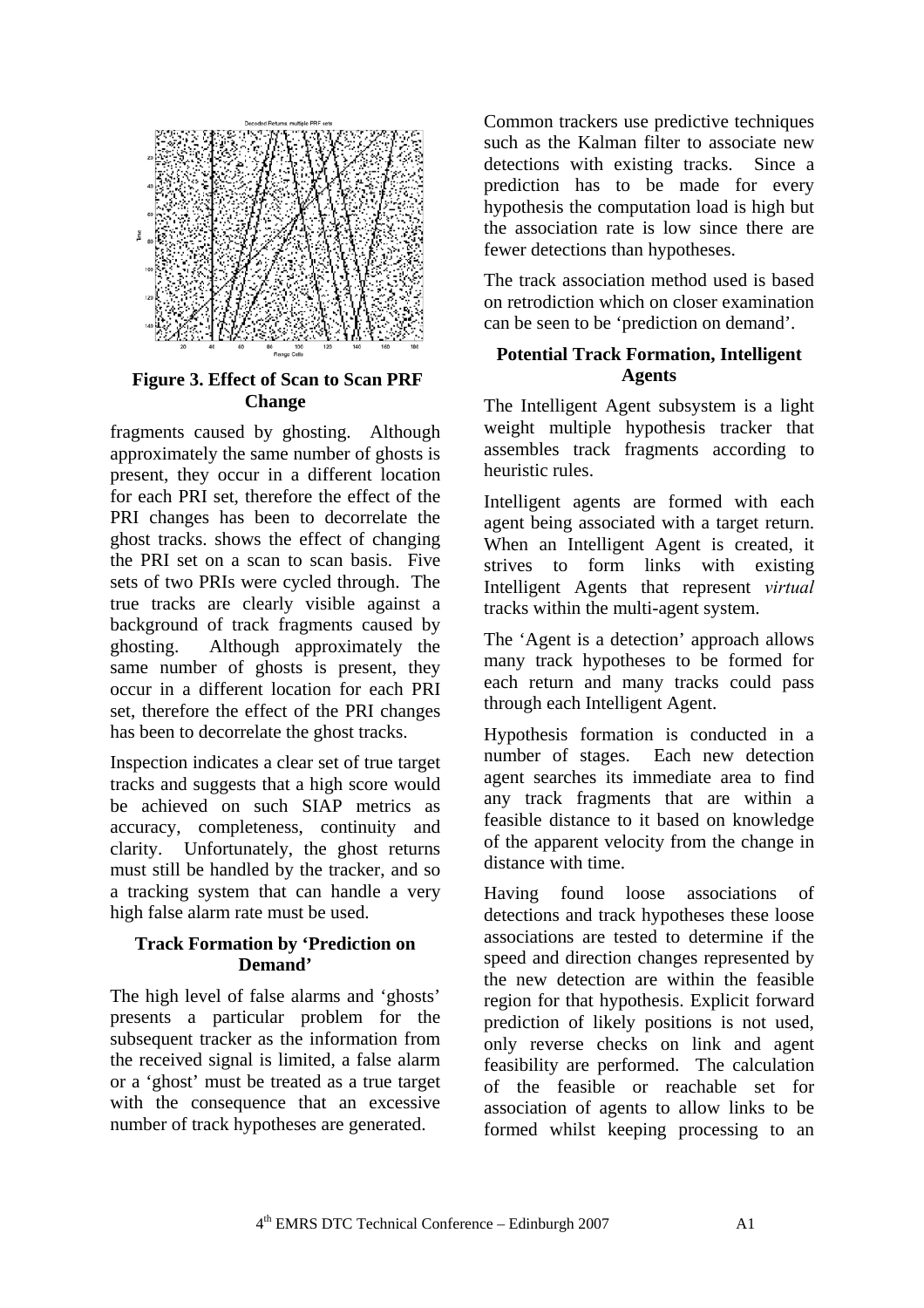absolute minimum is one of the cornerstones of this research.

The final rule that is applied is that agents older than four scans are discarded. The result of setting agent life to a maximum of four scans allows up to four successive detections to be missed.

As the number of agents reaches the upper limit of the processing capability, the life of the agents can be managed to allow a maximum population size to be maintained, whilst performance is allowed to degrade gracefully. This contrasts with conventional track formation where track overload can be catastrophic.

Track fragments having a length equivalent to three scans are passed to the main tracker for formation into longer tracks.

The simple track fragment generation method here imposes a lower computational load than a Kalman filter. The Kalman filter will produce smooth interpolation between detections when detections are missing whereas the method described here merely 'joins the dots'. Since the subsequent tracker generally performs smooth interpolation when producing tracks this disadvantage is not considered to be significant.

# **Linking with Track Before Detect Methods**

The subsystem described is a pre-tracker which removes the higher number of false alarms introduced by the spatio-temporal CFAR. A tracker is still required to form complete tracks from the track fragments.

The main processing methods, apart from Kalman filters, potentially available are Dynamic Programming [4], Hough Transforms [5] and Particle Filters [6].

In radar, Dynamic Programming is an optimisation process that tries to identify the single most likely track through each cell. An algorithm based on the Viterbi With a simple straight-line track Radon Transform operating on (*x,y*) space only, Algorithm and a Hidden Markov Model is described by Tonissen and Evans [7]. The algorithm relies on the assumption that a fragment of an optimal track is itself optimal. Therefore, if the single optimal track fragment through each cell can be identified, then a full optimal track can be constructed. Dynamic Programming works best when high resolution range-azimuth-Doppler data is available to reduce the size of the feasible space that a target could attain between track points. If low resolution , or no Doppler data is used, the computational complexity increases rapidly.

The Hough, and related Radon Transform, provides a means of integrating the returns from moving targets. The approach adopted has similarities to Multiple Hypothesis Tracking methods where a number of hypotheses are made on each new set of data received where the hypotheses are based on the probability of the return being true or false and whether the track is true or false, non-manoeuvring or manoeuvring. In the Hough Transform method the data is transformed according to a hypothesis on the track dynamics. The returns from a target with corresponding dynamics will be transformed into the same transform cell whilst false returns should spread over the transform domain.

Both Dynamic Programming and the Hough Transform method are computationally intensive, the time to perform the calculations being proportional to  $N^3$  although fast approximate forms of the Hough transform where the time is proportional to  $N^2 \log N$  [8] exist. In addition the Hough transform requires an extra step to re-associate returns with the set of possible tracks extracted from the transform.

Both techniques are limited as to the geometry of the tracks that can be handled. These transform methods are best suited for straight lines and circles.

the corresponding Radon space is also 2 dimensional, but clutter tracks are formed